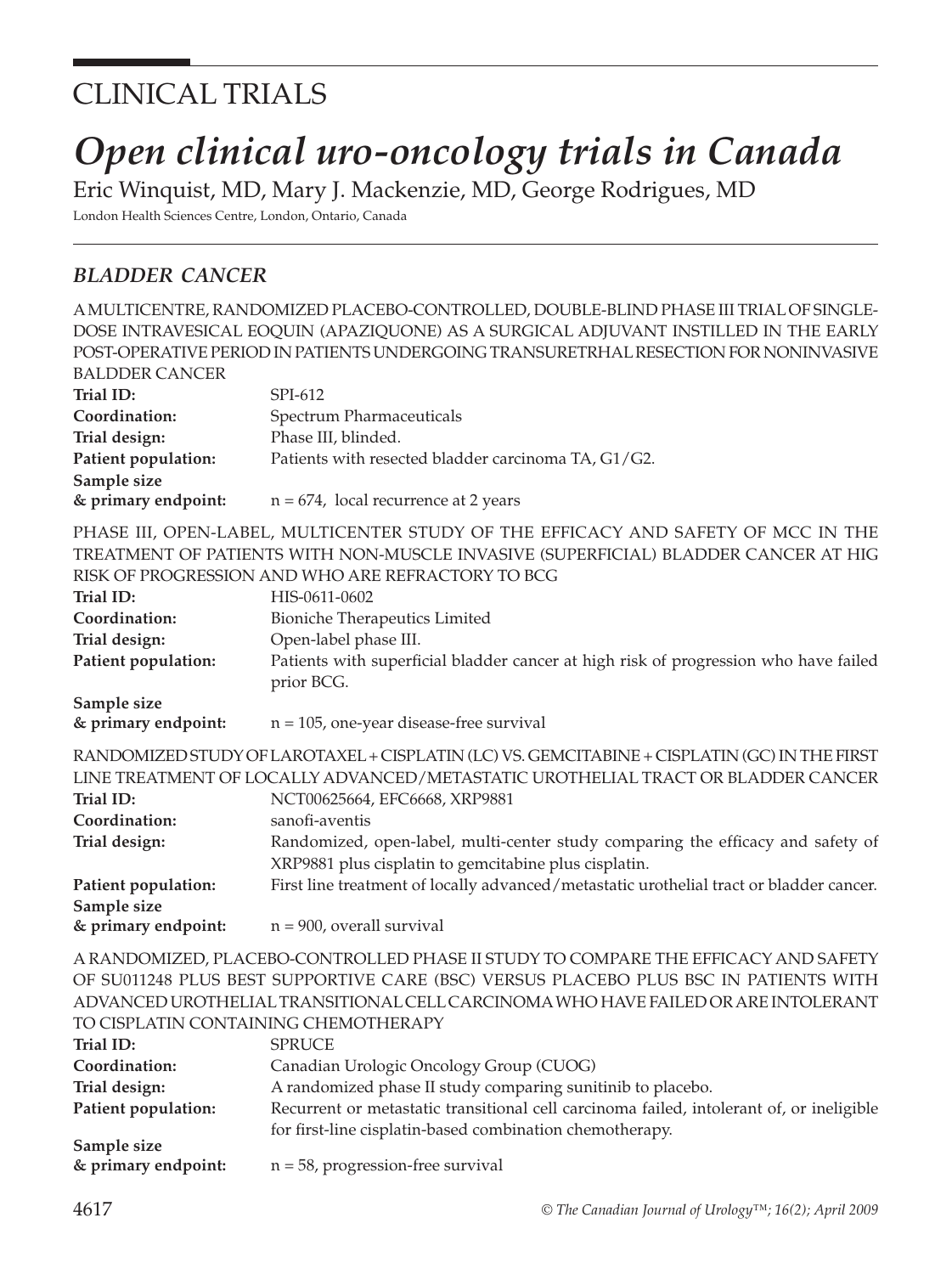#### A MULTI-INSTITUTIONAL PHASE II STUDY OF SINGLE AGENT ABI-007 AS SECOND LINE THERAPY IN PATIENTS WITH ADVANCED TRANSITIONAL CELL CARCINOMA OF THE UROTHELIUM

|                     | TIMILINID MIIITIND MNNCLID TIMNNOITIOIMIL CLILI CHINCINOMITOT TITLI ONOTHELIOMI                                    |
|---------------------|--------------------------------------------------------------------------------------------------------------------|
| Coordination:       | Canadian Urologic Oncology Group (CUOG)                                                                            |
| Trial design:       | A phase II study investigating ABI-007 (Abraxane®).                                                                |
| Patient population: | Recurrent or metastatic transitional cell carcinoma failed first-line cisplatin-based<br>combination chemotherapy. |
| Sample size         |                                                                                                                    |
| & primary endpoint: | $n = 22$ , objective response rate                                                                                 |

# *PROSTATE ADENOCARCINOMA*

# *LOCALIZED PROSTATE CANCER*

# *Low Risk*

|                                                                                                                  | A PHASE III STUDY OF ACTIVE SURVEILLANCE THERAPY AGAINST RADICAL TREATMENT IN PATIENTS                                                                                                                                                                                                                                                                                                                                                                                                                                  |
|------------------------------------------------------------------------------------------------------------------|-------------------------------------------------------------------------------------------------------------------------------------------------------------------------------------------------------------------------------------------------------------------------------------------------------------------------------------------------------------------------------------------------------------------------------------------------------------------------------------------------------------------------|
|                                                                                                                  | DIAGNOSED WITH FAVORABLE RISK PROSTATE CANCER (START)                                                                                                                                                                                                                                                                                                                                                                                                                                                                   |
| Trial ID:                                                                                                        | NCIC CTG PR11                                                                                                                                                                                                                                                                                                                                                                                                                                                                                                           |
| Coordination:                                                                                                    | National Cancer Institute of Canada Clinical Trials Group (NCIC CTG)                                                                                                                                                                                                                                                                                                                                                                                                                                                    |
| Trial design:<br>Patient population:                                                                             | A phase III study comparing radical prostatectomy or radical radiotherapy at the<br>time of initial diagnosis to active surveillance and selective intervention based on<br>pre-specified biochemical, histological or clinical criteria.<br>Suitable candidates for radical prostatectomy or radiotherapy. No previous treatment<br>for prostate cancer for greater than 6 months. Favorable risk as defined by the following:<br>clinical stage T1b, T1c, T2a or T2b, surgical Gleason score <= 6, PSA <= 10.0 ng/ml. |
| Sample size                                                                                                      |                                                                                                                                                                                                                                                                                                                                                                                                                                                                                                                         |
| & primary endpoint:                                                                                              | $n = 2130$ , disease specific survival                                                                                                                                                                                                                                                                                                                                                                                                                                                                                  |
| Trial ID:<br>Coordination:<br>Trial design:<br>Patient population:                                               | A PHASE III RANDOMIZED STUDY OF HYPOFRACTIONATED 3D-CRT/IMRT VERSUS CONVENTIONALLY<br>FRACTIONATED 3D-CRT/IMRT IN PATIENTS WITH FAVORABLE-RISK PROSTATE CANCER<br><b>RTOG 0415</b><br>Radiation Therapy Oncology Group (RTOG)<br>A randomized phase III non-inferiority trial assessing hypofractionated radiation of 70 Gy<br>in 28 fractions to the prostate versus standard fractionation of 73.8 Gy in 41 fractions.<br>Low-risk localized prostate cancer.                                                         |
| Sample size                                                                                                      |                                                                                                                                                                                                                                                                                                                                                                                                                                                                                                                         |
| & primary endpoint:<br>Intermediate Risk<br>Coordination:<br>Trial design:<br>Patient population:<br>Sample size | $n = 1067$ , disease-free survival<br>PROSTATE FRACTIONATED IRRADIATION TRIAL (PROFIT)<br>Ontario Clinical Oncology Group (OCOG)<br>A phase III study assessing the relative efficacy of dose-escalated radiation therapy (78 Gy<br>in 39 fractions) versus a hypofractionated course of radiation (6000 Gy in 20 fractions).<br>Intermediate-risk prostate cancer.                                                                                                                                                     |
| & primary endpoint:                                                                                              | $n = 1204$ , biochemical (PSA) failure                                                                                                                                                                                                                                                                                                                                                                                                                                                                                  |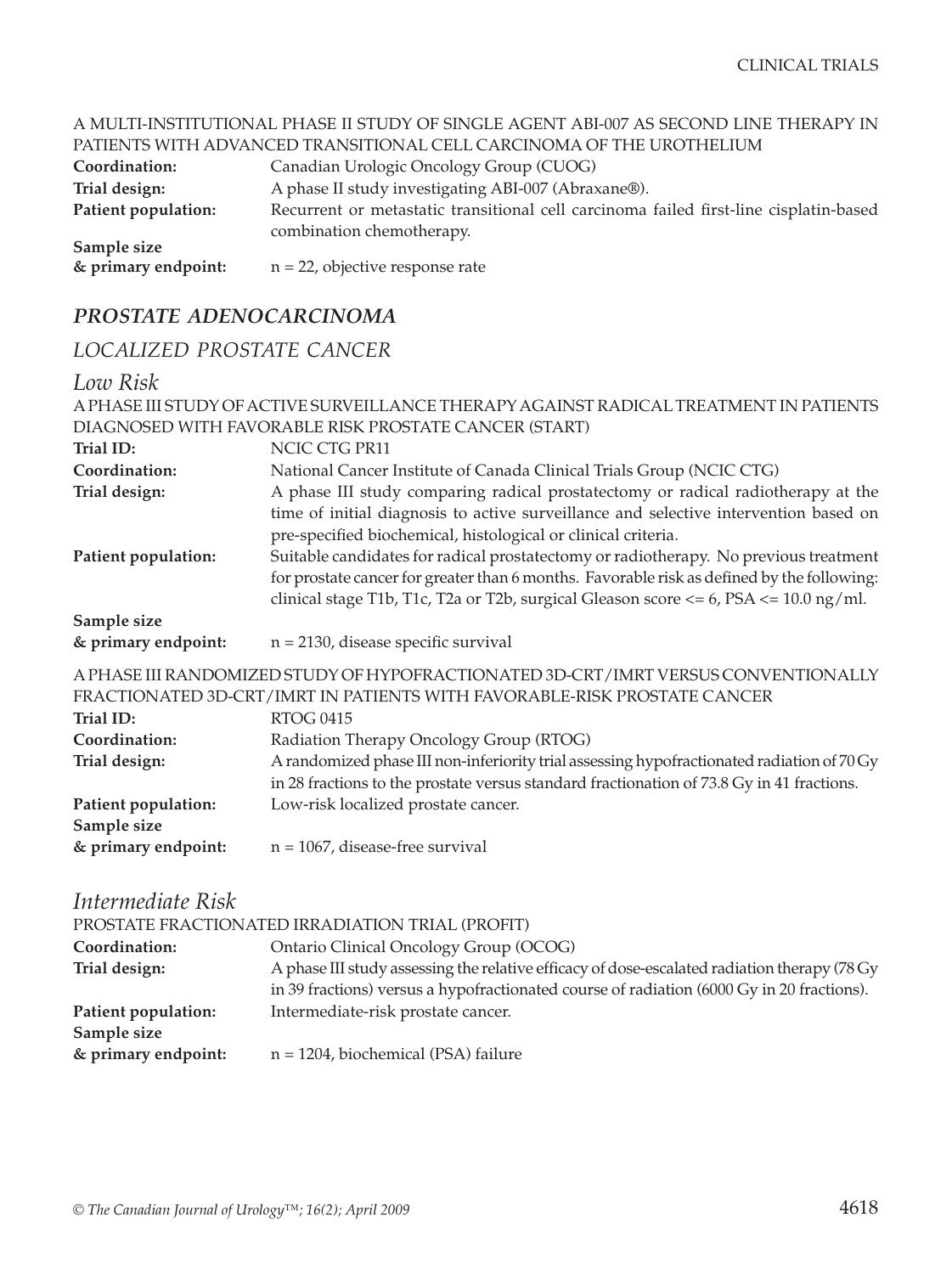#### *High Risk*

#### A PHASE III STUDY OF NEOADJUVANT DOCETAXEL AND ANDROGEN SUPPRESSION PLUS RADIATION THERAPY VERSUS ANDROGEN SUPPRESSION ALONE PLUS RADIATION THERAPY FOR HIGH-RISK LOCALIZED ADENOCARCINOMA OF THE PROSTATE (DART)

| Trial ID:           | NCIC PR12                                                                                                                                                                                                                                                       |
|---------------------|-----------------------------------------------------------------------------------------------------------------------------------------------------------------------------------------------------------------------------------------------------------------|
| Coordination:       | NCIC CTG                                                                                                                                                                                                                                                        |
| Trial design:       | A randomized phase III relative efficacy assessment of 3 years of androgen suppression<br>combined with radical external beam radiation therapy (70 Gy-73 Gy) plus or minus<br>neoadjuvant docetaxel chemotherapy (four cycles, 75 mg/m <sup>2</sup> q21 days). |
| Patient population: | High-risk prostate cancer.                                                                                                                                                                                                                                      |
| Sample size         |                                                                                                                                                                                                                                                                 |
| & primary endpoint: | $n = 530$ , disease-free survival                                                                                                                                                                                                                               |

RANDOMIZED PHASE III STUDY OF NEO-ADJUVANT DOCETAXEL AND ANDROGEN DEPRIVATION PRIOR TO RADICAL PROSTATECTOMY VERSUS IMMEDIATE RADICAL PROSTATECTOMY IN PATIENTS WITH HIGH-RISK, CLINICALLY LOCALIZED PROSTATE CANCER

| Trial ID:           | NCIC PRC3                                                                        |
|---------------------|----------------------------------------------------------------------------------|
| Coordination:       | Intergroup (Cancer and Leukemia Group B)                                         |
| Trial design:       | A phase III comparison of neoadjuvant chemohormonal therapy with goserelin or    |
|                     | leuprolide for 18-24 weeks with docetaxel IV every 3 weeks for up to six courses |
|                     | followed by radical prostatectomy with staging pelvic lymphadenectomy versus     |
|                     | radical prostatectomy with staging lymphadenectomy alone.                        |
| Patient population: | High-risk prostate cancer.                                                       |
| Sample size         |                                                                                  |
| & primary endpoint: | $n = 750$ , 3 year biochemical progression-free survival                         |

A PHASE III PROTOCOL OF ANDROGEN SUPPRESSION (AS) AND 3DCRT/IMRT VS AS AND 3DCRT/IMRT FOLLOWED BY CHEMOTHERAPY WITH DOCETAXEL AND PREDNISONE FOR LOCALIZED, HIGH-RISK PROSTATE CANCER

| TROSHIL CHREEK      |                                                                                                                                                                                                                                                                |
|---------------------|----------------------------------------------------------------------------------------------------------------------------------------------------------------------------------------------------------------------------------------------------------------|
| Trial ID:           | RTOG 0521                                                                                                                                                                                                                                                      |
| Coordination:       | RTOG                                                                                                                                                                                                                                                           |
| Trial design:       | A randomized phase III relative efficacy assessment of 2 years of androgen suppression<br>combined with radical external beam radiation therapy (72 Gy-75.6 Gy) with or without<br>adjuvant docetaxel chemotherapy (six cycles, $75 \text{ mg/m}^2$ q21 days). |
| Patient population: | High-risk prostate cancer.                                                                                                                                                                                                                                     |
| Sample size         |                                                                                                                                                                                                                                                                |
| & primary endpoint: | $n = 600$ , overall survival                                                                                                                                                                                                                                   |

#### *POST-RADICAL PROSTATECTOMY*

| RADICALS: RADIOTHERAPY AND ANDROGEN DEPRIVATION IN COMBINATION AFTER LOCAL SURGERY |                                                                                               |
|------------------------------------------------------------------------------------|-----------------------------------------------------------------------------------------------|
| Trial ID:                                                                          | NCIC PR13                                                                                     |
| Coordination:                                                                      | Intergroup (MRC)                                                                              |
| Trial design:                                                                      | Phase III clinical trial with randomizations both for radiotherapy timing, and for            |
|                                                                                    | hormone treatment duration.                                                                   |
| Patient population:                                                                | Men who have undergone radical prostatectomy for prostatic adenocarcinoma within              |
|                                                                                    | 3 months, post-operative serum PSA less than $0.4 \text{ ng/ml}$ . Uncertainty in the opinion |
|                                                                                    | of the physician and patient regarding the need for immediate post-operative RT.              |
| Sample size                                                                        |                                                                                               |
| & primary endpoint:                                                                | $n = 5100$ , disease free survival                                                            |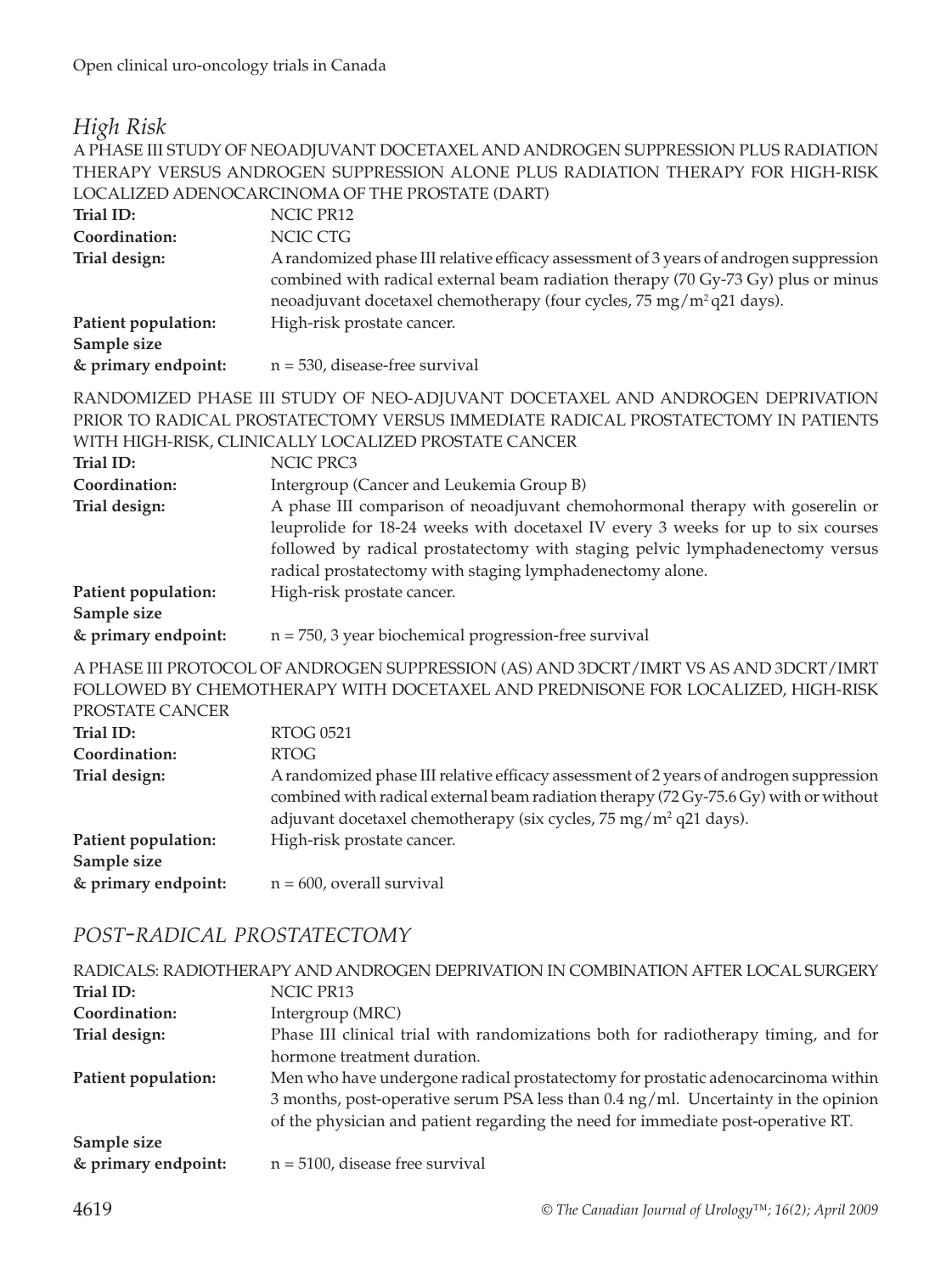# *BIOCHEMICALLY RELAPSED PROSTATE CANCER*

|                                                     | A RANDOMIZED COMPARISON OF IMMEDIATE VERSUS DEFERRED ANDROGEN DEPRIVATION THERAPY                                                                                                                                                                                                            |
|-----------------------------------------------------|----------------------------------------------------------------------------------------------------------------------------------------------------------------------------------------------------------------------------------------------------------------------------------------------|
|                                                     | USING GOSERELIN FOR RECURRENT PROSTATE CANCER AFTER RADICAL RADIOTHERAPY                                                                                                                                                                                                                     |
| Trial ID:                                           | <b>ELAAT</b>                                                                                                                                                                                                                                                                                 |
| Coordination:                                       | <b>OCOG</b>                                                                                                                                                                                                                                                                                  |
| Trial design:                                       | A phase III trial comparing immediate to deferred androgen deprivation therapy.                                                                                                                                                                                                              |
| Patient population:                                 | Patients who have undergone prior radical radiation for prostate cancer and are now                                                                                                                                                                                                          |
|                                                     | experiencing a biochemical recurrence.                                                                                                                                                                                                                                                       |
| Sample size                                         |                                                                                                                                                                                                                                                                                              |
| & primary endpoint:                                 | $n = 1100$ , time to androgen independent disease                                                                                                                                                                                                                                            |
| Trial ID:<br>Coordination:                          | MULTICENTRE, DOUBLE-BLIND STUDY COMPARING 0.5 MG DUTASTERIDE VS PLACEBO DAILY IN MEN<br>RECEIVING INTERMITTENT ANDROGEN ABLATION THERAPY FOR PROSTATE CANCER<br><b>AVIAS/DUT 104923</b><br>CURC/CUOG                                                                                         |
| Trial design:<br>Patient population:                | Randomized double-blind placebo-controlled phase II.<br>Men with rising PSA after treatment for localized prostate cancer.                                                                                                                                                                   |
| Sample size<br>& primary endpoint:                  | $n = 125$ , time to $PSA > 5$ ng/l in the off treatment interval during intermittent androgen<br>ablation therapy.                                                                                                                                                                           |
| Trial ID:<br>Coordination:                          | A RANDOMIZED, DOUBLE-BLIND, MULTICENTRE PHASE II CONTROLLED TRIAL ASSESSING ZACTIMA<br>(VANDETANIB) AGAINST PLACEBO IN PROLONGING THE OFF-TREATMENT INTERVAL IN PROSTATE<br>CANCER SUBJECTS UNDERGOING INTERMITTENT ANDROGEN DEPRIVATION HORMONAL THERAPY<br>ZENITH/D4200L00010<br>CURC/CUOG |
| Trial design:<br>Patient population:<br>Sample size | Randomized double-blind placebo-controlled phase II.<br>Men with rising PSA after treatment for localized prostate cancer.                                                                                                                                                                   |
| & primary endpoint:                                 | $n = 100$ , PSA > 5 ng/l by 52 weeks in the off treatment interval during intermittent<br>androgen ablation therapy.                                                                                                                                                                         |
| Trial ID:<br>Coordination:                          | PHASE II TRIAL OF MAXIMUM ANDROGEN BLOCKADE (MAB) DOSE ESCALATION FROM 50 MG TO<br>150 MG BICALUTAMIDE (CASODEX) FOR BIOCHEMICAL FAILURE IN PROSTATE CANCER PATIENTS.<br>CHICS/D6876L00008<br>CURC/CUOG                                                                                      |
| Trial design:                                       | Randomized double-blind placebo-controlled phase II.                                                                                                                                                                                                                                         |
| Patient population:                                 | Men with rising PSA despite MAB treatment with bicalutamide 50 mg daily.                                                                                                                                                                                                                     |
| Sample size                                         |                                                                                                                                                                                                                                                                                              |
| & primary endpoint:                                 | $n = 100$ , 50% reduction in PSA from baseline.                                                                                                                                                                                                                                              |
| PROSTATECTOMY                                       | A PHASE II TRIAL OF SHORT-TERM ANDROGEN DEPRIVATION WITH PELVIC LYMPH NODE OR PROSTATE<br>BED ONLY RADIOTHERAPY (SPORT) IN PROSTATE CANCER PATIENTS WITH A RISING PSA AFTER RADICAL                                                                                                          |
| Trial ID:                                           | <b>RTOG 0534</b>                                                                                                                                                                                                                                                                             |
| Coordination:                                       | <b>RTOG</b>                                                                                                                                                                                                                                                                                  |
| Trial design:                                       | Phase II comparing radiotherapy alone to radiotherapy with short-term androgen deprivation.                                                                                                                                                                                                  |
| Patient population:<br>Sample size                  | Males who have undergone radical prostatectomy, followed by PSA rise to $> 0.2$ ng/ml.                                                                                                                                                                                                       |
| & primary endpoint:                                 | $n = 1764$ , 5-year freedom from progression                                                                                                                                                                                                                                                 |
|                                                     |                                                                                                                                                                                                                                                                                              |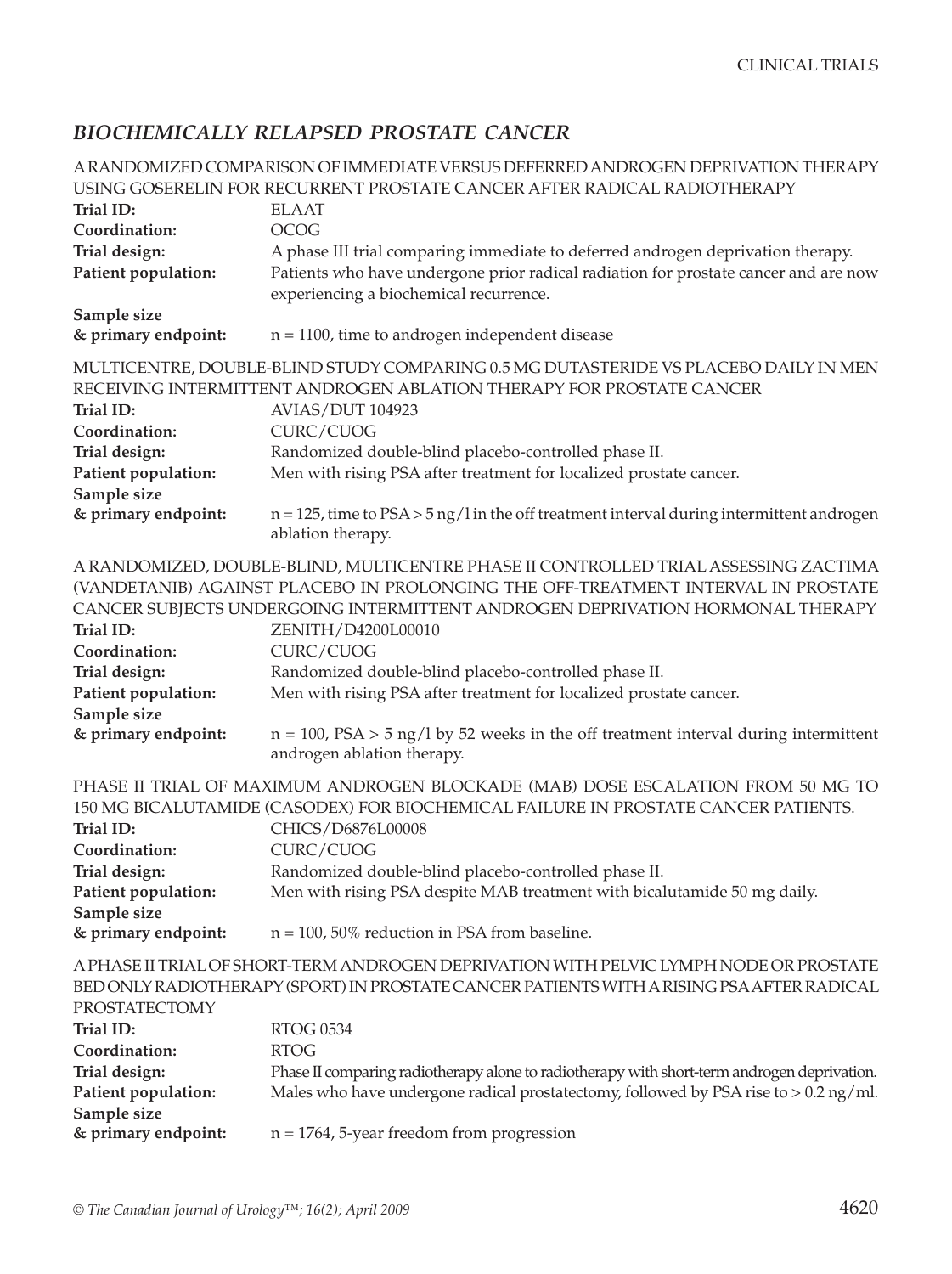|                     | $\mu$ , and $\mu$ and $\mu$ and $\mu$ and $\mu$ and $\mu$ and $\mu$ and $\mu$ and $\mu$ and $\mu$ and $\mu$ and $\mu$ |
|---------------------|-----------------------------------------------------------------------------------------------------------------------|
|                     | ASYMPTOMATIC PROSTATE CANCER SUBJECTS WITH A RISING PSA                                                               |
| Trial ID:           | XRP6976J/3503                                                                                                         |
| Coordination:       | sanofi-aventis                                                                                                        |
| Trial design:       | Aphase III comparison of androgen deprivation with or without docetaxel in men with rising                            |
|                     | PSA followed by radical prostatectomy.                                                                                |
| Patient population: | No metastases and PSA doubling time $\leq$ 9 months                                                                   |
| Sample size         |                                                                                                                       |
| & primary endpoint: | $n = 412$ , progression-free survival                                                                                 |
|                     |                                                                                                                       |

# A STUDY OF ANDROGEN DEPRIVATION WITH LEUPROLIDE, +/- DOCETAXEL FOR CLINICALLY

#### *METASTATIC PROSTATE CANCER*

|                           | A RANDOMIZED, DOUBLE-BLIND, PLACEBO-CONTROLLED PHASE III STUDY OF EARLY VERSUS          |
|---------------------------|-----------------------------------------------------------------------------------------|
|                           | STANDARD ZOLEDRONIC ACID TO PREVENT SKELETAL RELATED EVENTS IN MEN WITH PROSTATE        |
| CANCER METASTATIC TO BONE |                                                                                         |
| Trial ID:                 | NCIC PRC2                                                                               |
| Coordination:             | Intergroup (Cancer and Leukemia Group B)                                                |
| Trial design:             | A phase III study comparing treatment with zoledronic acid at the time of initiation of |
|                           | androgen deprivation therapy for metastatic prostate cancer to treatment at time of     |
|                           | progression to hormone-refractory disease.                                              |
| Patient population:       | Metastatic prostate cancer with at least one bone metastasis by radiographic imaging    |
|                           | receiving androgen deprivation therapy.                                                 |
| Sample size               |                                                                                         |
| & primary endpoint:       | $n = 680$ , time to first skeletal related event                                        |

## *HORMONE REFRACTORY PROSTATE CANCER*

A PHASE III TRIAL OF ZD4054 (ENDOTHELIN A ANTAGONIST) IN NON-METASTATIC HORMONE RESISTANT PROSTATE CANCER

| Trial ID:           | ENTHUSE M0/D4320C00015                                                       |
|---------------------|------------------------------------------------------------------------------|
| Coordination:       | AstraZeneca                                                                  |
| Trial design:       | Placebo controlled phase III randomized                                      |
| Patient population: | HRPC with rising PSA after surgical or medical castration but no evidence of |
|                     | metastases.                                                                  |
| Sample size         |                                                                              |
| & primary endpoint: | 1,500, progression-free survival                                             |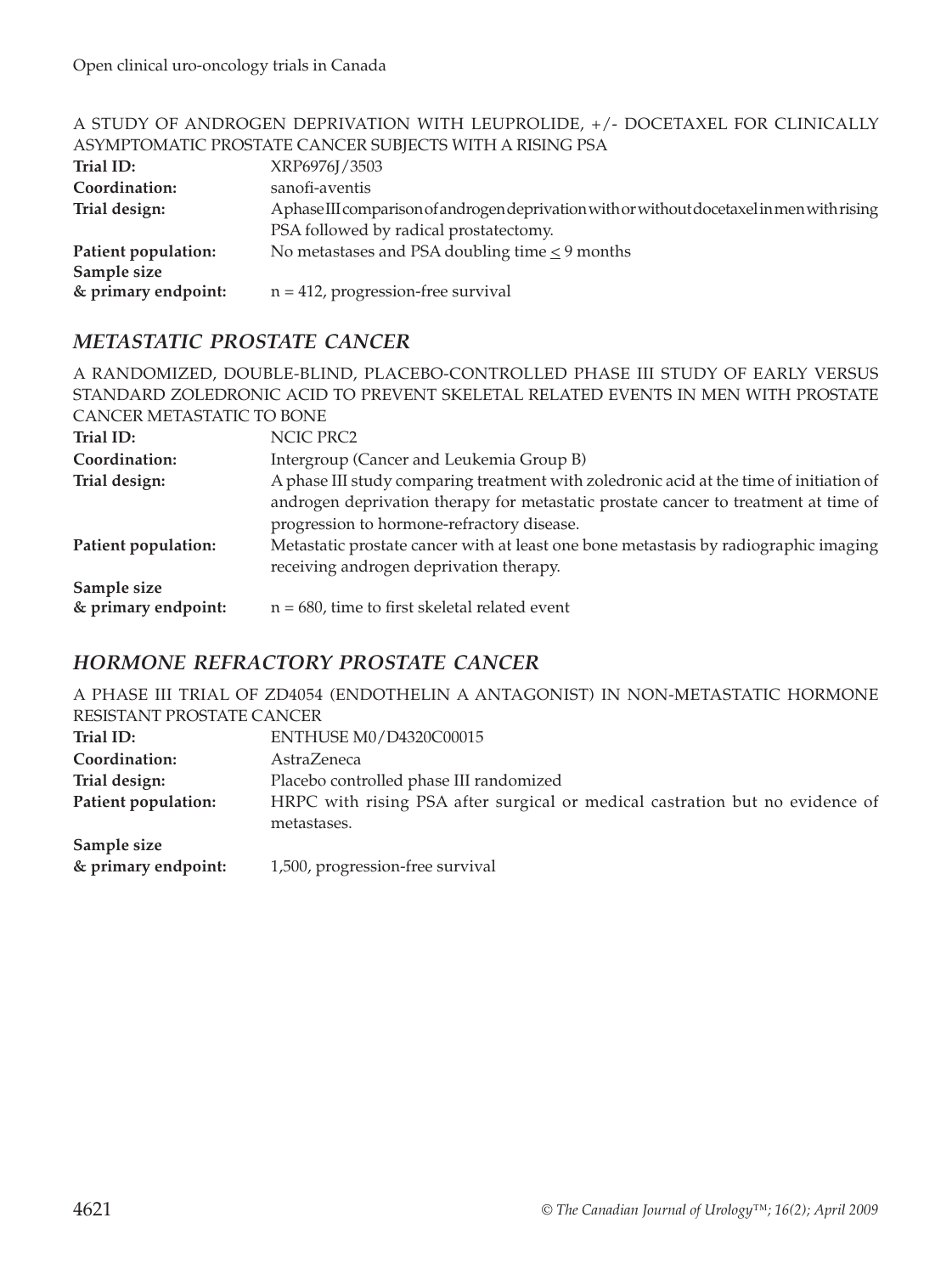#### A PHASE III, RANDOMIZED, DOUBLE-BLIND, PLACEBO-CONTROLLED STUDY TO ASSESS THE EFFICACY AND SAFETY OF 10 MG ZD4054 IN COMBINATION WITH DOCETAXEL IN COMPARISON WITH DOCETAXEL IN PATIENTS WITH METASTATIC HORMONE-RESISTANT PROSTATE CANCER

| IN PATIENTS WITH METASTATIC HORMONE-RESISTANT PROSTATE CANCER                          |
|----------------------------------------------------------------------------------------|
| ENTHUSE M1C/D4320C00033                                                                |
| AstraZeneca                                                                            |
| Placebo controlled phase III trial                                                     |
| Metastatic HRPC                                                                        |
|                                                                                        |
| $n = 1044$ , overall survival                                                          |
| A MULTICENTRE, RANDOMIZED, DOUBLE-BLIND STUDY COMPARING THE EFFICACY AND SAFETY OF     |
| AFLIBERCEPT VERSUS PLACEBO EVERY 3 WEEKS IN PATIENTS TREATED WITH DOCETAXEL/PREDNISONE |
| FOR METASTATIC ANDROGEN INDEPENDENT PROSTATE CANCER                                    |
| VENICE/EFC6546                                                                         |
| sanofi-aventis                                                                         |
| A phase III study comparing the addition of aflibercept to standard docetaxel/         |
| prednisone.                                                                            |
| Metastatic hormone-refractory prostate cancer and no prior palliative chemotherapy.    |
|                                                                                        |
| $n = 1200$ , overall survival                                                          |
|                                                                                        |

A PHASE II STUDY OF SU011248 FOR MAINTENACE THERAPY IN HORMONE REFRACTORY PROSTATE CANCER AFTER FIRST LINE CHEMOTHERAPY

| Trial ID:           | SMART/TBCC-0707001                               |
|---------------------|--------------------------------------------------|
| Coordination:       | <b>Tom Baker Cancer Centre</b>                   |
| Trial design:       | Phase II.                                        |
| Patient population: | Patients with HRPC in remission after docetaxel. |
| Sample size         |                                                  |
| & primary endpoint: | $n = 30$ , progression-free survival             |

## *RENAL CELL CANCER*

A RANDOMIZED, DOUBLE-BLIND PHASE III TRIAL OF ADJUVANT SUNITINIB VERSUS SORAFENIB VERSUS PLACEBO IN PATIENTS WITH RESECTED RENAL CELL CARCINOMA (ASSURE)

| Trial ID:                          | NCIC REC.2                                                                                                        |
|------------------------------------|-------------------------------------------------------------------------------------------------------------------|
| Coordination:                      | Intergroup (ECOG)                                                                                                 |
| Trial design:                      | A phase III surgical adjuvant study assessing the effectiveness of sunitinib or sorafenib<br>compared to placebo. |
| Patient population:<br>Sample size | Resected renal cell carcinoma, T1b grade 3-4 or higher and/or N+.                                                 |
| & primary endpoint:                | $n = 1332$ , overall survival                                                                                     |
|                                    |                                                                                                                   |

A STUDY OF PAZOPANIB VERSUS SUNITINIB IN THE TREATMENT OF SUBJECTS WITH LOCALLY ADVANCED AND/OR METASTATIC RENAL CELL CARCINOMA

| Trial ID:           | COMPARZ/VEG108844                                                                 |
|---------------------|-----------------------------------------------------------------------------------|
| Coordination:       | GlaxoSmithKline                                                                   |
| Trial design:       | A phase III study comparing pazopanib to sunitinib in metastatic renal carcinoma. |
| Patient population: | Untreated metastatic clear cell renal carcinoma.                                  |
| Sample size         |                                                                                   |
| & primary endpoint: | $n = 876$ , progression-free survival                                             |